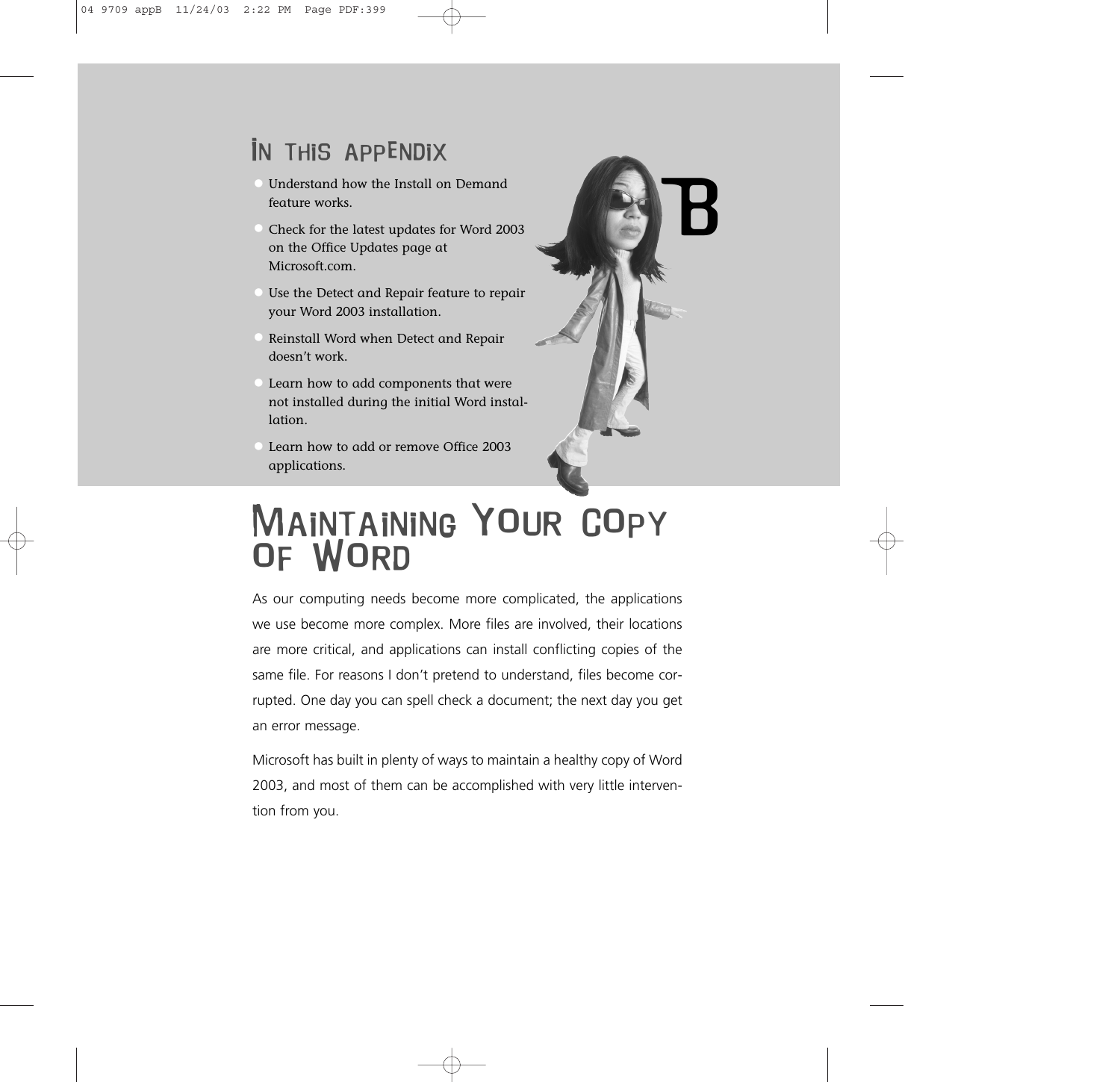### **Understanding the Install on Demand Feature**

When you perform a standard install, the most common features for each application are installed on your system. Other features are installed the first time you use them, and still others must be installed from the Microsoft Office 2003 CD.

The Install on Demand feature prompts you when you start to use a feature that isn't installed yet. At your confirmation, Office installs the feature. You may be asked to insert the Office 2003 CD, so have it ready.

### **Checking for Updates**

The widespread availability of the Internet has made it possible for software companies to distribute updates online. The cost is negligible, and customers receive updated files as soon as they are available rather than have to wait for a new version.

The Check for Updates option on Word's Help menu loads your default browser and takes you to the Office Update page on *Microsoft.com*. At some point, Office Update may be incorporated into Windows Update, so the procedure to update your Office installation may change slightly.

Follow these steps to check for updates:

- 1. In Word, choose **Help**, **Check for Updates**. Your browser loads and opens the Office Update page (see Figure B.1).
- 2. Click **Check for Updates** under Office Update. If updates are available, you see a list.
- 3. Select the update you want to download.
- 4. When prompted, save the file.

### **tip**

When you are troubleshooting problems with Word, knowing which version of Word 2003 you are using is important. To locate your version information, choose **Help**, **About Microsoft Office Word**. At the top of the About Microsoft Office Word dialog box, you see Microsoft Office Word 2003 and then a number. Make a note of this number so you can give it to Microsoft's technical support or your own in-house support staff.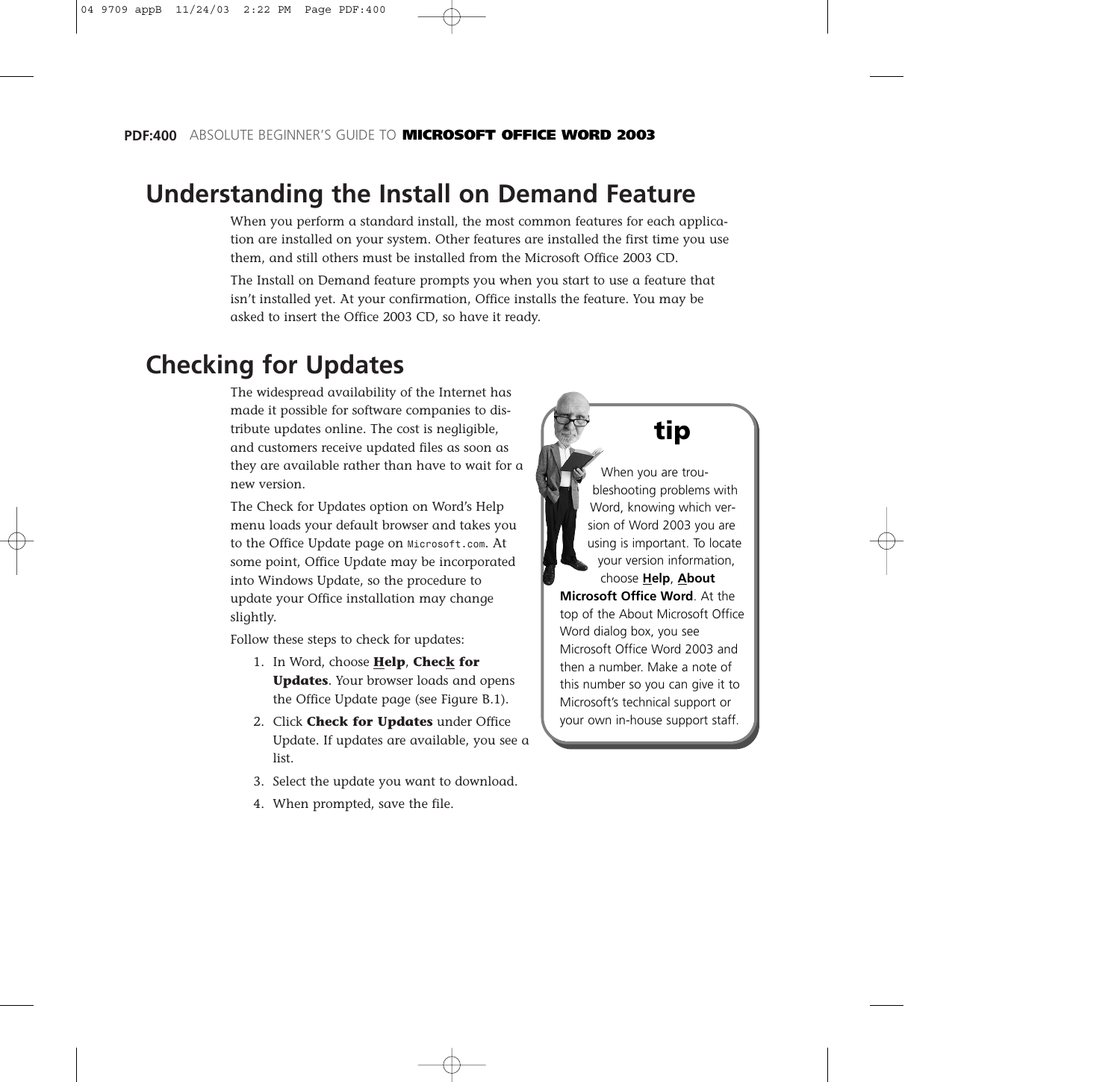

defaults.



### **Using Detect and Repair**

If you accidentally delete an important file, or if you suspect that some of the features within Word have become corrupted, you can use the Detect and Repair feature to repair the installation. Detect and Repair forces the Setup program to inspect all the essential files and reinstall any that are missing or have become corrupted.

To repair your Word installation, follow these steps:

1. In Word, choose **Help**, **Detect and Repair**. The Detect and Repair dialog box appears (see Figure B.2).

#### **FIGURE B.2 Detect and Repair** When you select 'Detect and Repair...' will automatically find and fix errors in all Office files. the Detect and During this process you may be asked to provide the installation source and/or exit open applications. Repair option,  $\boxed{\vee}$  Restore my shortcuts while repairing you can opt to Discard my customized settings and restore default settings save your cus- $Start$ Cancel tomizations or discard them and restore the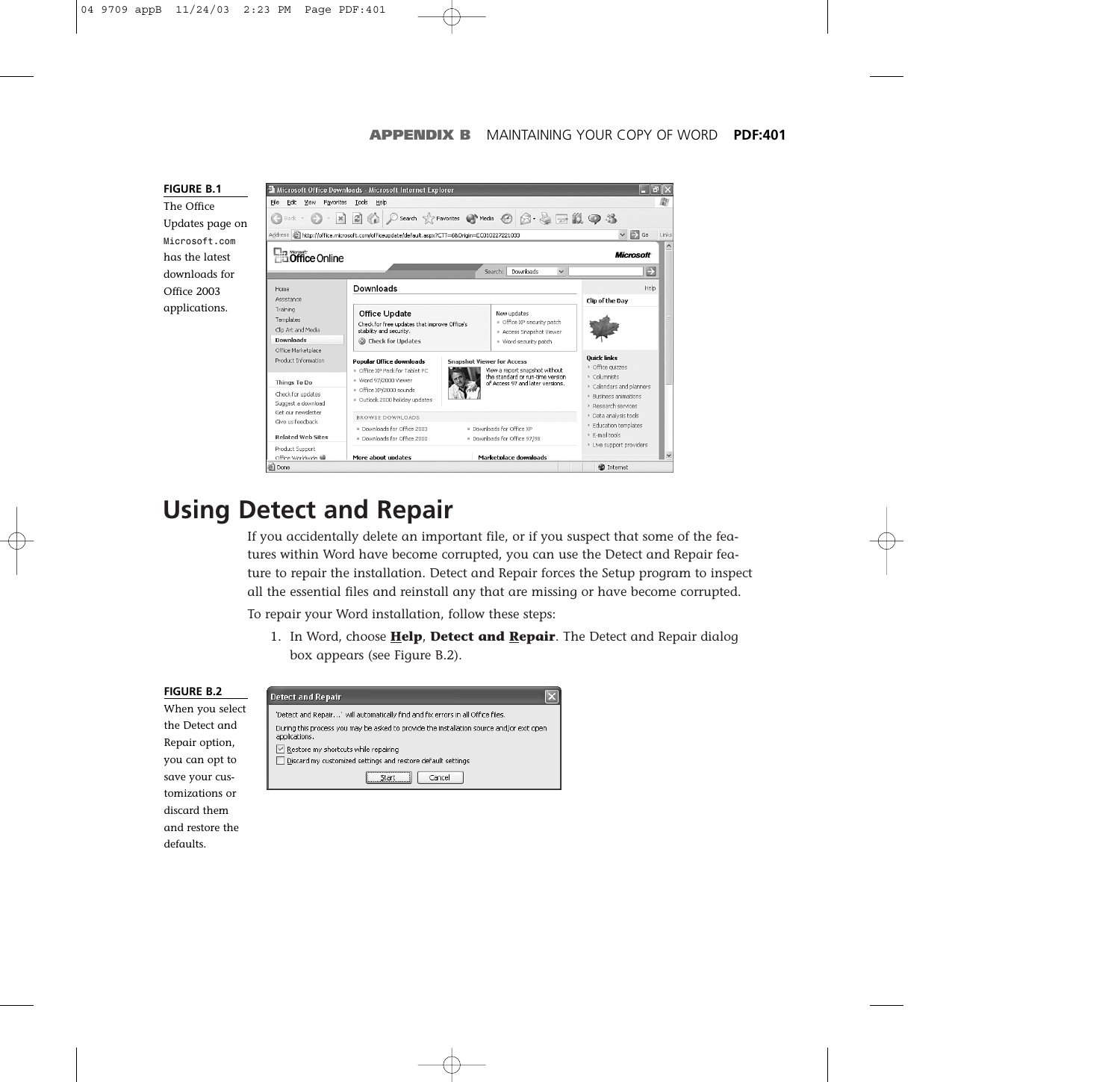- 2. Choose from the following options:
	- **Restore my shortcuts while repairing**—This option restores the shortcuts to the Windows Start menu so you can select Word from the Start menu.
	- **Discard my customized settings and restore default settings** This option sets the following options back to the state they were in when you first installed Office:
		- Assistant character selection
		- List of most recently opened files on the File menu (will be cleared)
		- Size of the application window
		- Menu and toolbar positions and any customizations
		- Security level for Word
		- View settings for Word
		- Username and initials

### **Reinstalling Word**

The Detect and Repair option works only on the application from which you start it. If you can't start Word, or if you suspect that the problems are not confined to Word, you should use the Reinstall or Repair Office command in the Microsoft Office 2003 Setup program.

To reinstall or repair Office 2003 features, do the following:

- 1. Choose **Start**, **Control Panel**, **Add or Remove Programs**.
- 2. Select the entry for **Microsoft Office 2003** or **Microsoft Word 2003**.
- 3. Choose **Change**.
- 4. In the Microsoft Office 2003 Setup dialog box, choose **Reinstall or Repair**. The next screen gives you the option to repair or uninstall Office (see Figure B.3).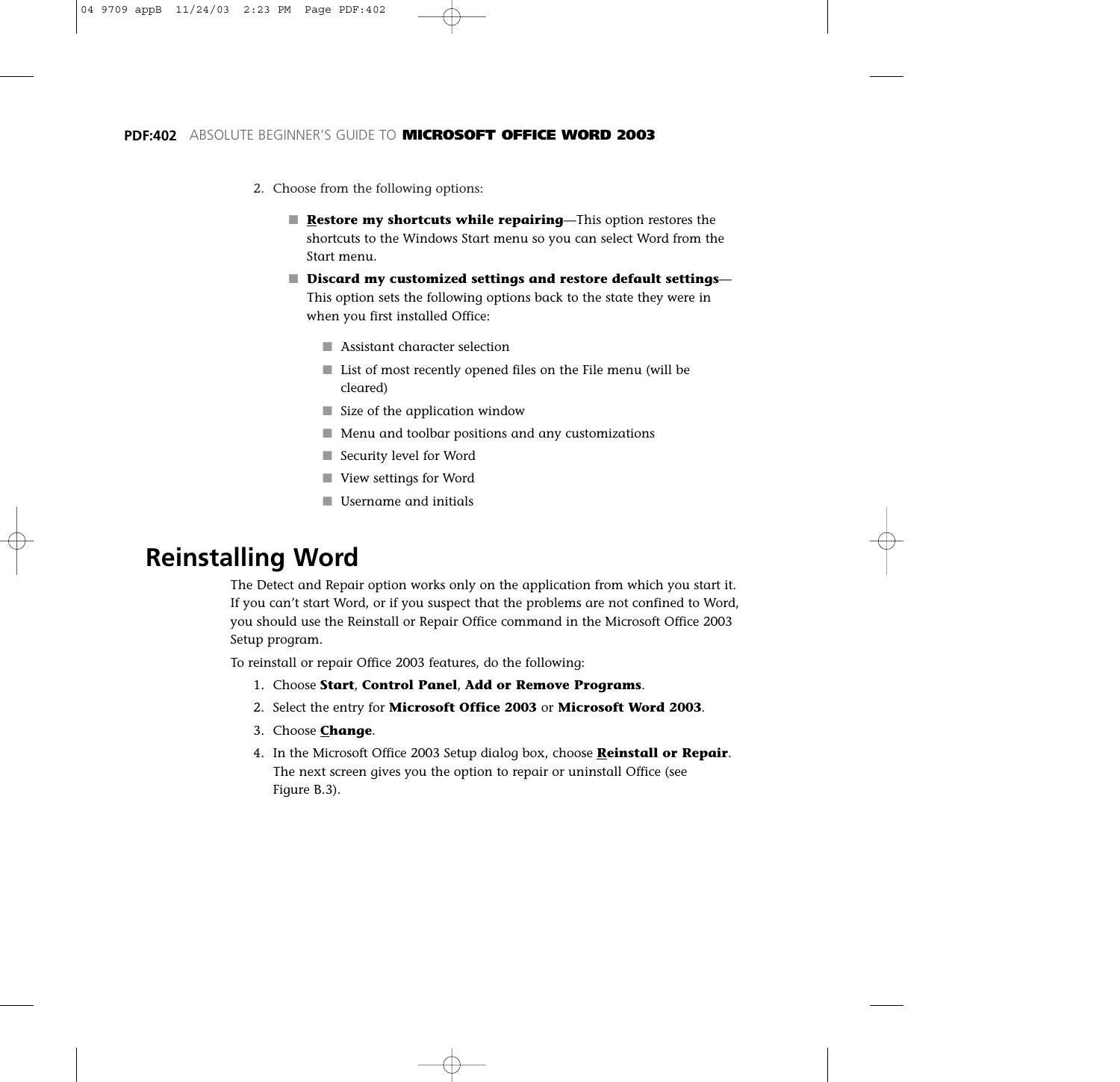**FIGURE B.3** The Reinstall or Repair option in Microsoft Office 2003 Setup scans all Office files, not just Word files.



- 5. Select **Reinstall Office** or **Detect and Repair errors in my Office installation**.
- 6. Select **Install**.

### **Adding Components to Update the Word Installation**

Not all the Word components are installed during a standard install, so you may need to choose additional features, such as file converters, through the Add or Remove Features option.

Follow these steps to add (or remove) Word components:

- 1. Choose **Start**, **Control Panel**, **Add or Remove Programs**.
- 2. Select the entry for **Microsoft Office 2003** or **Microsoft Word 2003**.
- 3. Choose **Change**. After a few seconds, the Microsoft Office 2003 Setup dialog box appears (see Figure B.4).
- 4. In the Microsoft Office 2003 Setup dialog box, choose **Add or Remove Features**.
- 5. Choose **Next**.
- 6. Select **Choose advanced customization of applications** and then choose **Next**. The following Advanced Customization screen shows you a list of Office applications.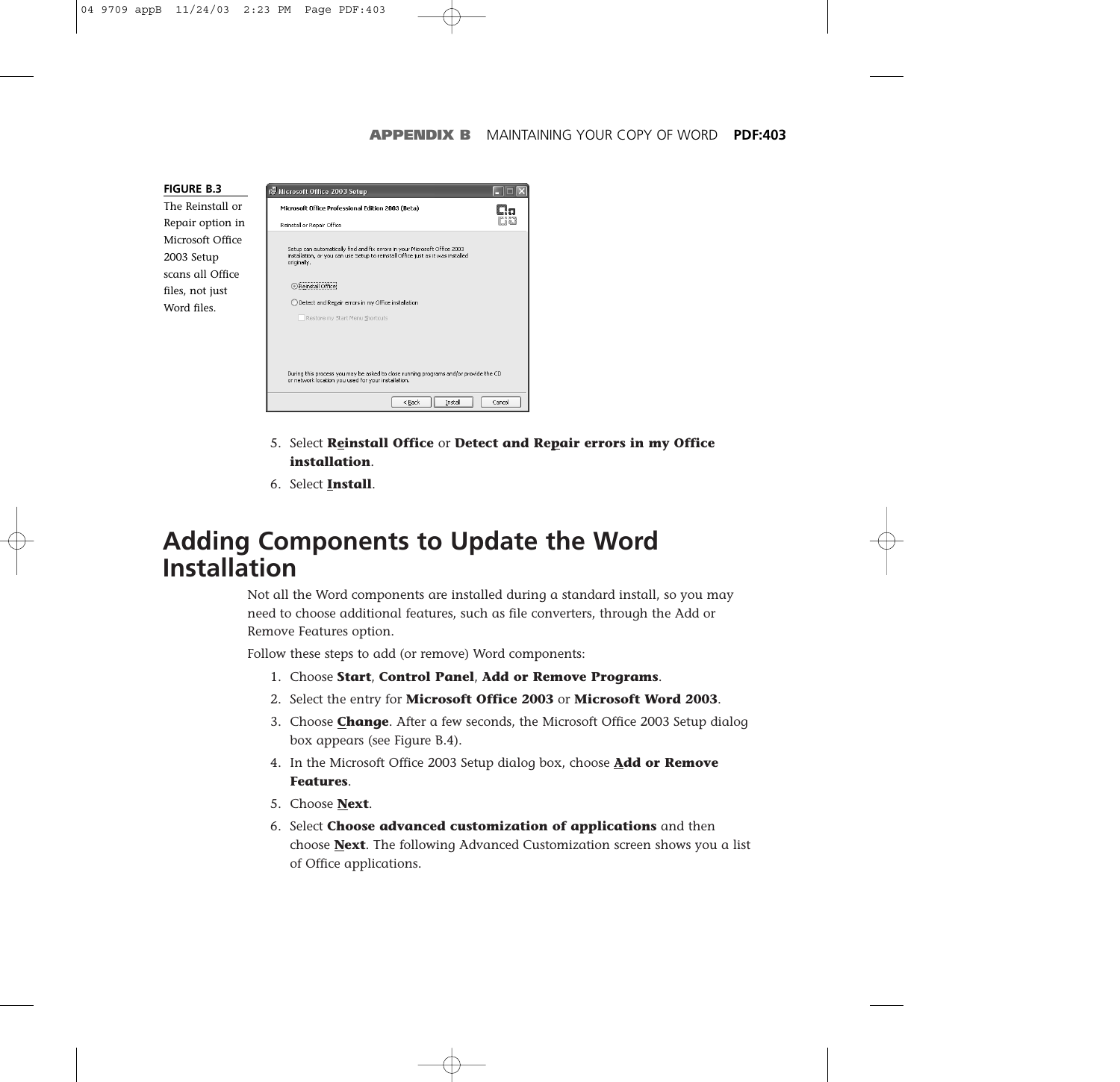### **PDF:404** ABSOLUTE BEGINNER'S GUIDE TO **MICROSOFT OFFICE WORD 2003**



|                          | is Microsoft Office 2003 Setup<br>Microsoft Office Professional Edition 2003 (Beta)                   |  |
|--------------------------|-------------------------------------------------------------------------------------------------------|--|
| Maintenance Mode Options |                                                                                                       |  |
| dag                      | Add or Remove Features<br>G.<br>.<br>Change which features are installed or remove specific features. |  |
|                          | Reinstall or Repair<br>Reinstall or Repair Microsoft Office 2003 to its original state.               |  |
|                          | Uninstall<br>Uninstall Microsoft Office 2003 from this computer.                                      |  |
|                          |                                                                                                       |  |
|                          |                                                                                                       |  |

7. Click the plus sign next to **Microsoft Office Word** to open the list of Word components. If you see a hard drive icon, the component is already installed. If a component is set to be installed on first use, the button has a yellow 1. If the button has a red X, the feature/component hasn't been installed yet (see Figure B.5).

| <b>FIGURE B.5</b>                          | Microsoft Office 2003 Setup                                                                                                                                                                                                              |                                                                                                                                                                                                                  |        |
|--------------------------------------------|------------------------------------------------------------------------------------------------------------------------------------------------------------------------------------------------------------------------------------------|------------------------------------------------------------------------------------------------------------------------------------------------------------------------------------------------------------------|--------|
| Click the down<br>arrow on the             | Microsoft Office Professional Edition 2003 (Beta)<br><b>Advanced Customization</b>                                                                                                                                                       |                                                                                                                                                                                                                  |        |
| button to dis-                             | Choose update options for applications and tools.                                                                                                                                                                                        |                                                                                                                                                                                                                  |        |
| play a list of<br>installation<br>options. | Microsoft Office<br>Microsoft Office Access<br>Microsoft Office Excel<br>Microsoft Office Outlook<br>Microsoft Office Publisher<br>Microsoft Office Word<br>⊒l Help<br>െ-<br>⊟<br><b>Description</b><br>Help for WordPerfect users.<br>但 | Microsoft Office PowerPoint<br>Help for WordPerfect Users<br>Run from My Computer<br><b>B</b> Run all from My Computer<br>Installed on First Lise<br>Space Required on C: 1904 KB<br>Space Available on C: 48 GB |        |
|                                            | Help                                                                                                                                                                                                                                     | Update<br>$<$ Back                                                                                                                                                                                               | Cancel |

- 8. When you locate the component that you want to install, click the down arrow on the button and choose **Run from My Computer**.
- 9. Choose **Update**.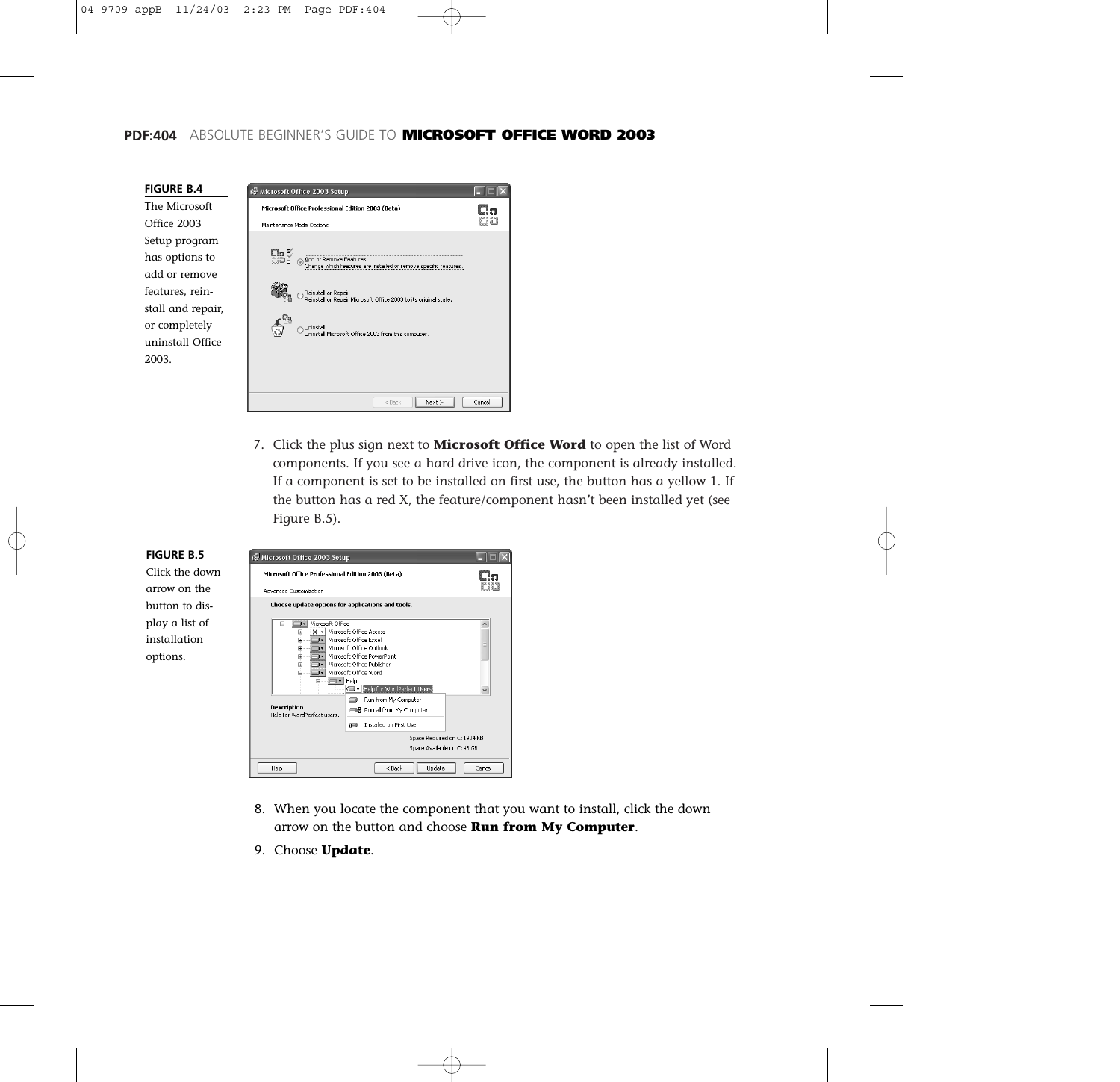### **Adding and Removing Office Applications**

You can easily add or remove features from a Microsoft Office 2003 installation, so if you weren't sure what you would need when you did the initial install, take heart. All it takes is a few clicks and the Office 2003 CD to get everything you want.

To add or remove Office 2003 applications, follow these steps:

- 1. Choose **Start**, **Control Panel**, **Add or Remove Programs**.
- 2. Select the entry for **Microsoft Office 2003** or **Microsoft Word 2003**.
- 3. Choose **Change**.
- 4. In the Microsoft Office 2003 Setup dialog box, choose **Add or Remove Features**.
- 5. Choose **Next**. The Custom Setup screen appears (see Figure B.6).



- To add an application, place a check mark next to the application that you want to add. Choose **Update**.
- To remove an application, remove the check mark next to an application. Choose **Update.**